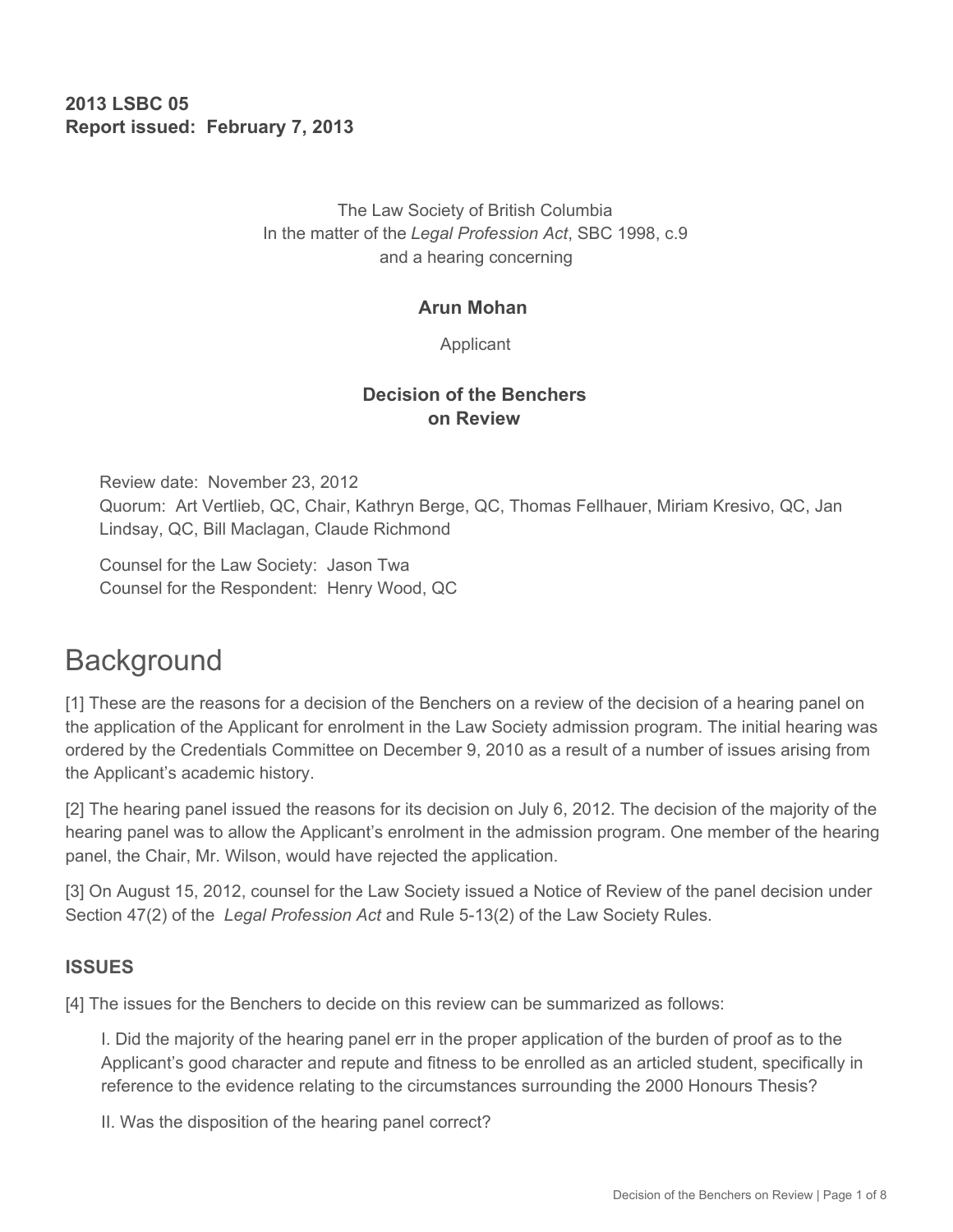# Facts

[5] The parties filed an Agreed Statement of Facts, which was submitted to the hearing panel and fully summarized in the panel's decision. The following paragraphs summarize salient facts from the Agreed Statement of Facts and the Applicant's sworn evidence.

[6] While a first year student at the University of British Columbia in 1995, the Applicant was suspended from the University for one year and given a failing grade in Math 100. This resulted from an incident in which he attempted to cheat on an exam in that course by changing his answers on the examination paper after it had been marked and asking to have the mark changed. He denied cheating on the exam repeatedly for a period of over 9 years.

[7] After changing programs, the Applicant submitted a thesis in 2000 as part of the requirements for an honours Bachelor of Arts in Sociology, which he was granted in May of that year.

[8] The Applicant was accepted in UBC Law School in September 2000.

[9] In 2002, the Applicant was suspended from the Faculty of Law at UBC for 18 months as a result of plagiarism discovered in a paper that he submitted in January 2002 for Law 345.

[10] In November 2004, the Applicant applied to the Law Society for temporary articles. As part of the application process, the Applicant made a solemn declaration, which has the same legal effect as if made under oath, in which he disclosed the Law School plagiarism incident and the subsequent suspension. Despite the requirement that all academic discipline be disclosed in the application, the Applicant failed to disclose the suspension resulting from the 1995 Math Exam Incident.

[11] The Credentials Committee ordered a hearing on March 7, 2005 regarding the application for temporary articles.

[12] The Law Society asked the Applicant for a copy of his Sociology honours thesis and other academic papers on June 9, 2005. The Law Society also asked a large number of comprehensive questions of the Applicant.

[13] The Applicant answered the questions in writing on September 14, 2005. He stated he could not find the requested documents because the computer used to write his academic papers had been "disposed of." He also wrote that he could not "find hard-copies of the papers due to logistical difficulties associated with when my family and I moved to our new home in August 2003. We threw out a great deal of documents after we moved into our new home."

[14] The Applicant admitted to the academic suspension in the September 2005 letter but denied that he had cheated on the math exam and blamed the incident on the teaching assistant in the course.

[15] On December 6, 2005, the Law Society obtained a copy of the Applicant's 2000 honours thesis from the University of British Columbia as part of a freedom of information request. It was 78 pages in length.

[16] The hearing before the Benchers was eventually set for March 21, 2006; the Applicant withdrew his application on March 17, 2006.

[17] Following the period of suspension, the Applicant returned to the Law School and completed his Bachelor of Laws Degree in 2006.

[18] The Applicant went on to graduate studies at the Faculty of Law and earned an LLM degree in November 2010.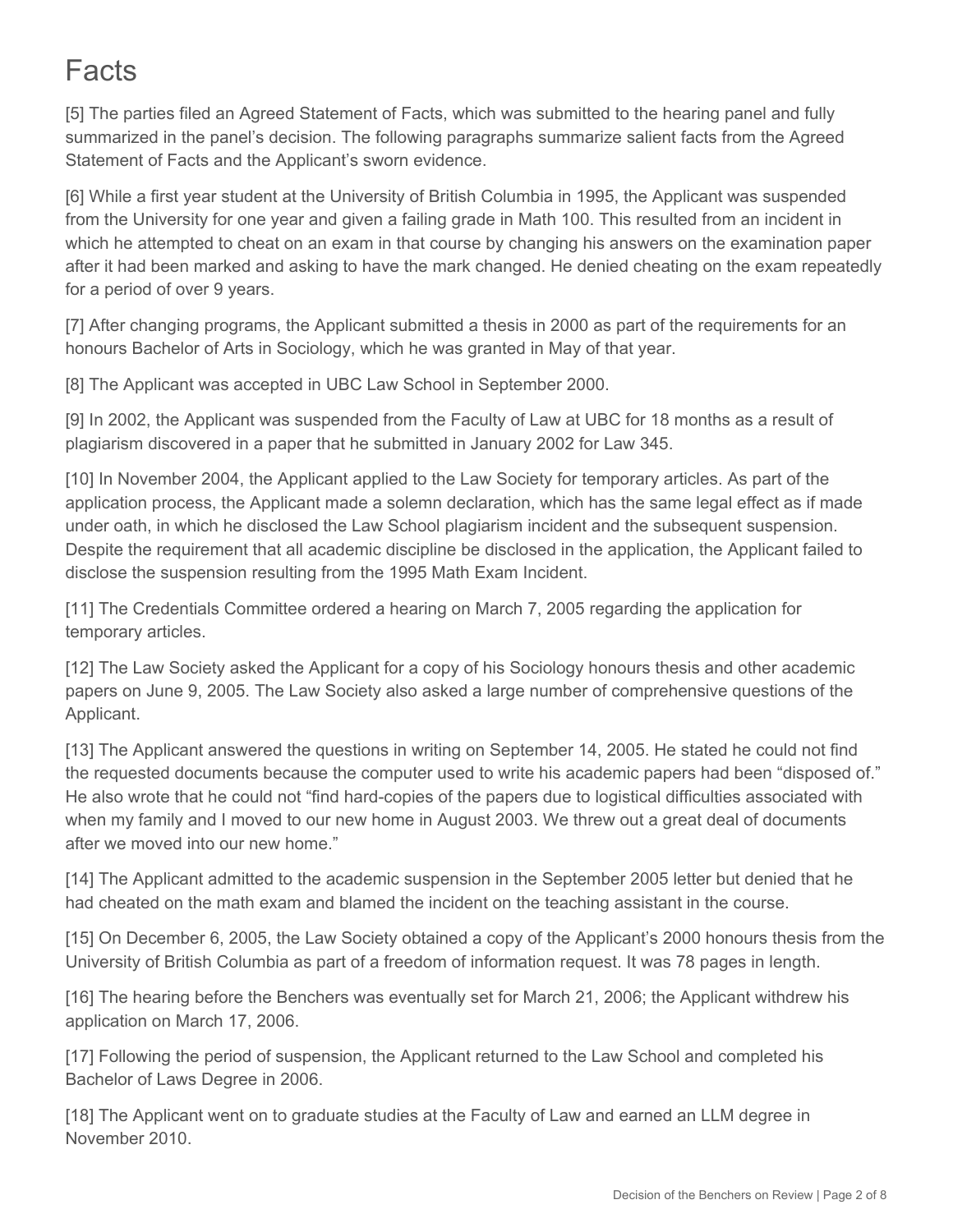[19] The Applicant applied for enrolment as an articled student in October 2010. As part of the investigation arising from the current application of the Applicant for enrolment in the admission program, counsel for the Law Society wrote to the Applicant on April 17, 2011 and asked him whether he had submitted any papers containing plagiarized material to the University, aside from those that were already known. The Applicant responded in the negative. The Law Society also requested copies of all academic papers he submitted as a student.

[20] On April 21, 2011, the Applicant was informed that the Law Society had a copy of his honours thesis.

[21] The Applicant provided the Law Society in June 2011 a copy of what he says is the final version of the honours thesis he submitted for grading to the Sociology Department at UBC. This document was 50 pages in length, 28 pages shorter than the document obtained from the University. It is agreed that this version contained no plagiarized material. The Applicant testified that he found the paper because he had been more diligent in searching boxes and garbage bags in the family home garage during the summer of 2011 than he had been in 2005.

[22] The Law Society examined the thesis it had obtained in the 2005 freedom of information request and determined that it contained substantial incidents of plagiarism from academic articles and other publications.

[23] The Applicant admits that he plagiarized parts of the document that the Law Society obtained from the University. However, the Applicant testified that the document obtained by the Law Society was not the honours thesis that he submitted and was assigned a grade upon in 2000. He says that his professor asked him for a copy of his thesis much later and he must have delivered the wrong draft for archival purposes.

[24] The Applicant testified that, in about November 1999, he prepared a draft thesis containing plagiarized material. He said that he planned to use it if he ran out of time to do original work before the due date at the end of March 2000. However, he testified that he had sufficient time to revise the honours thesis so that it contained no plagiarized material and testified that it was this version he submitted for grading.

[25] Due to the passage of time, the University and the professor are unable to conclusively determine which document was the one submitted in 2000. Neither contained a grade or other marking indicating that the professor had marked it.

# **STANDARD OF REVIEW**

[26] Following a review on the record, the Benchers are authorized by section 47(5) of the *Legal Profession Act* (the "Act") to either confirm the decision of the panel or substitute a decision the panel could have made under the Act.

[27] The parties agree that the standard of review on a review by the Benchers under section 47 is correctness. The standard of correctness on a review of the Benchers is the appropriate approach, except where the panel has determined matters of fact based on viva voce evidence, as observed in *Re: Hordal*, 2004 LSBC 36:

[8] The test to be applied by the Benchers on a review under Section 47 has been stated to be "correctness". The applicability and parameters of this standard are described in Decisions of the Benchers in the cases of *Dobbin* ([1999] L.S.B.C.27), *McNabb* (June 15, 1999), and *Hops* ([1999] L.S.B.C. 29).

[9] In *Hops*, while considering the appropriate scope of review for "findings of proper standards of professional and ethical conduct", the Benchers adopted the language of the Honourable Mr. Justice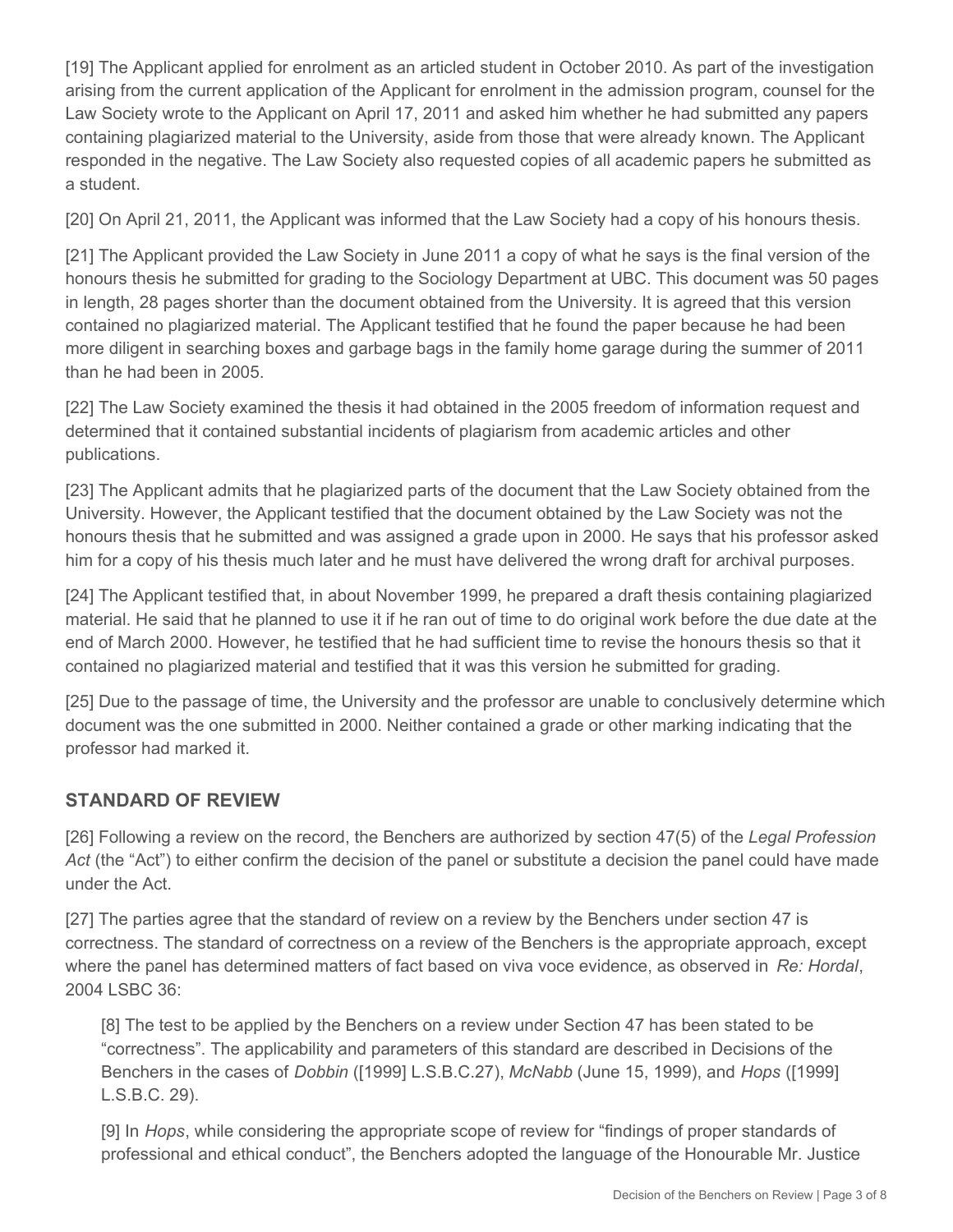Branca when he wrote in *Re: Prescott* (1971), 10 DLR (3d) 446, at 452:

The Benchers are the guardians of the proper standards of professional and ethical conduct. The definition in my judgment shows that it is quite immaterial whether the conduct complained of is of a professional character, or otherwise, as long as the Benchers conclude that the conduct in question is "contrary to the best interests of the public or of the legal profession". The Benchers are elected by their fellow professionals because of their impeccable standing in the profession and are men [and women] who enjoy the full confidence and trust of the members of the legal professional of this Province."

[10] It follows from that observation that the Benchers must determine whether the decision of the Hearing Panel was "correct", and if it finds that it was not, then the Benchers must substitute their own judgment for that of the Hearing Panel as is provided in Section 47 (5) of the *Legal Profession Act*.

[11] There is a clear caveat articulated in the authorities to the general application of the correctness test in cases where the Hearing Panel has had the benefit of the viva voce testimony of witnesses and have had the opportunity to assess the credibility of those witnesses by observing their demeanor in the proceedings. In those cases the Benchers ought to accord some deference to the Hearing Panel on matters of fact where determinations have been made by a Hearing Panel on factual matters in dispute.

[28] Where the standard of review is correctness, deference is not to be given to the decision maker or their reasoning process, as stated by the Supreme Court of Canada in *Dunsmuir v. New Brunswick*, 2008 SCC 9 at para. 50: .

[50] As important as it is that courts have a proper understanding of reasonableness review as a deferential standard, it is also without question that the standard of correctness must be maintained in respect of jurisdictional and some other questions of law. This promotes just decisions and avoids inconsistent and unauthorized application of law. When applying the correctness standard, a reviewing court will not show deference to the decision maker's reasoning process; it will rather undertake its own analysis of the question. The analysis will bring the court to decide whether it agrees with the determination of the decision maker; if not, the court will substitute its own view and provide the correct answer. From the outset, the court must ask whether the tribunal's decision was correct.

#### **BURDEN OF PROOF**

[29] The Law Society Rules set out the onus and standard of proof facing an applicant before a hearing of the Credentials Committee:

2-67 (1) At a hearing under this Division, the onus is on the applicant to satisfy the panel on the balance of probabilities that the applicant has met the requirements of section 19(1) of the Act and this Division.

(2) A panel must reject an application for enrolment if it considers that the applicant's qualifications referred to in Rule 2-27(4) are deficient.

[30] The Law Society has, from a practical standpoint, to put forward evidence that may provide grounds to refuse the application. However, the Applicant always has the onus of proof to show that he is "of good character and repute and is fit to become a barrister and a solicitor of the Supreme Court."

#### **DISCUSSION**

[31] The object and duty of the Law Society of British Columbia is set out in section 3 of the Act: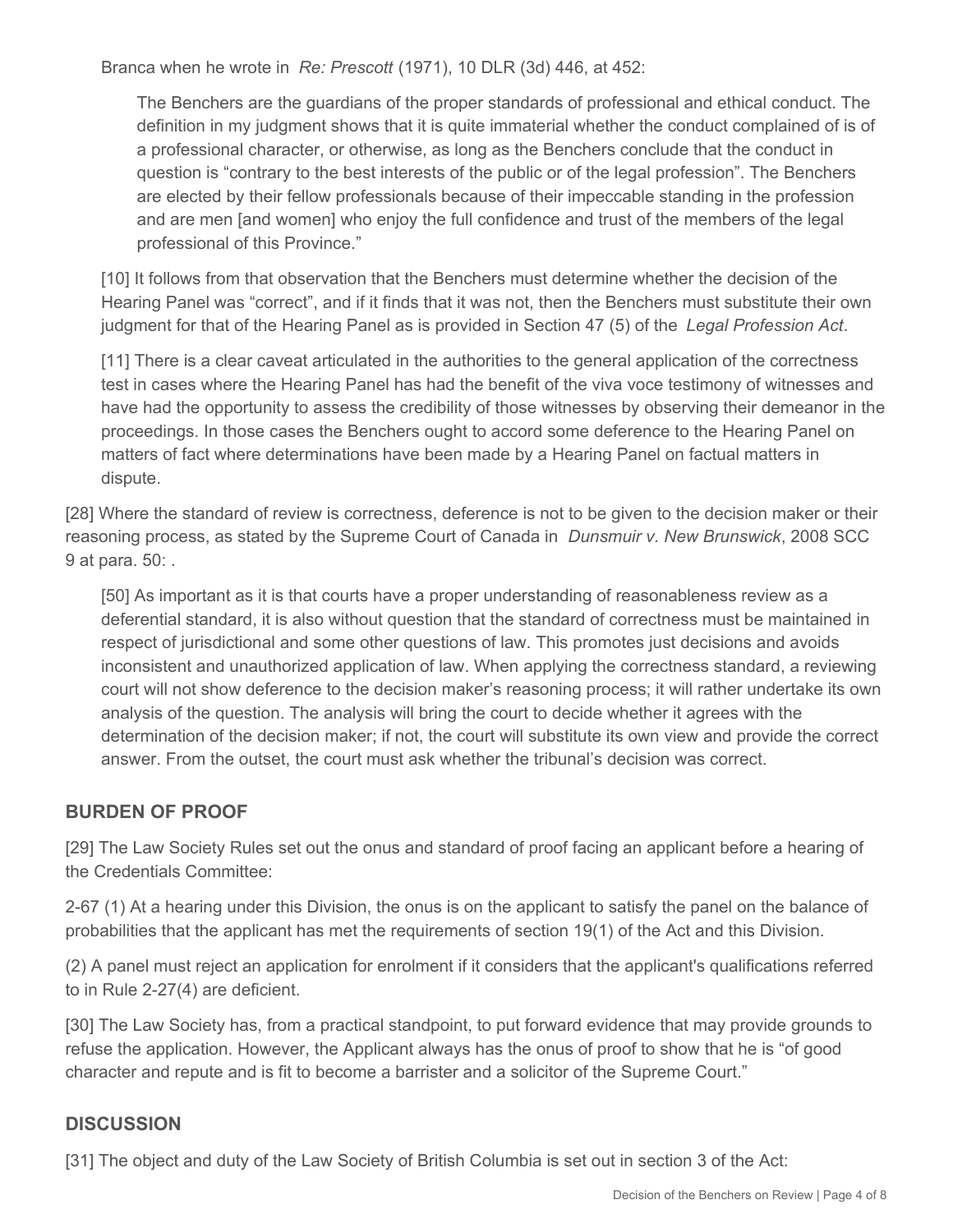3 It is the object and duty of the society to uphold and protect the public interest in the administration of justice by

(a) preserving and protecting the rights and freedoms of all persons,

(b) ensuring the independence, integrity, honour and competence of lawyers,

(c) establishing standards and programs for the education, professional responsibility and competence of lawyers and of applicants for call and admission,

(d) regulating the practice of law, and

(e) supporting and assisting lawyers, articled students and lawyers of other jurisdictions who are permitted to practise law in British Columbia in fulfilling their duties in the practice of law.

[32] To facilitate the object and duty of the Law Society of British Columbia, the Benchers are responsible for ensuring that applicants to the Law Society meet the character requirements set out in Section 19 of the Act:

19 (1) No person may be enrolled as an articled student, called and admitted or reinstated as a member unless the Benchers are satisfied that the person is of good character and repute and is fit to become a barrister and a solicitor of the Supreme Court.

[33] The issue on review is whether the applicant is sufficiently rehabilitated from his "admitted history of academic fraud and deception" to now be of good character and repute and fit for admission to the Bar (Panel decision at para. 37).

[34] The Applicant has engaged in significant efforts that speak to his rehabilitation. Written evidence from Professor JW and M Law lawyer JS was before the panel. As well, there was viva voce evidence from M Law lawyer WS. At paragraph 43 of the hearing panel decision, the panel noted:

[43] In the Panel's opinion, a strong recommendation from a law professor based on that much work over those many years must be taken as compelling evidence of the Applicant's current good character and fitness.

[35] However, any recent dishonesty or deception would speak against the Applicant's rehabilitation. Therefore, it was imperative that the panel determine whether the Applicant had been honest about the events surrounding his sociology honours thesis in his sworn evidence at the hearing.

[36] Circumstantial evidence that demonstrates that the Applicant's evidence fails to meet the balance of probabilities test is:

a. The Applicant claims that he prepared two versions of the thesis: a plagiarized one ("Thesis A") and a non-plagaraized one ("Thesis B"). The Applicant claims that he submitted Thesis B for grading, but accidentally submitted Thesis A for archival purposes;

b. The Applicant was unable to find a copy of his thesis in 2005 due to a family move that he claims resulted in many documents being thrown out, but six years later was able to find a copy of his honours thesis (but no other undergrad paper from the same time period) after searching boxes and garbage bags left over from the 2003 move;

c. The copy of Thesis A, obtained from UBC, has indicia of authenticity:

i. It had a cover page that was dated for the due date;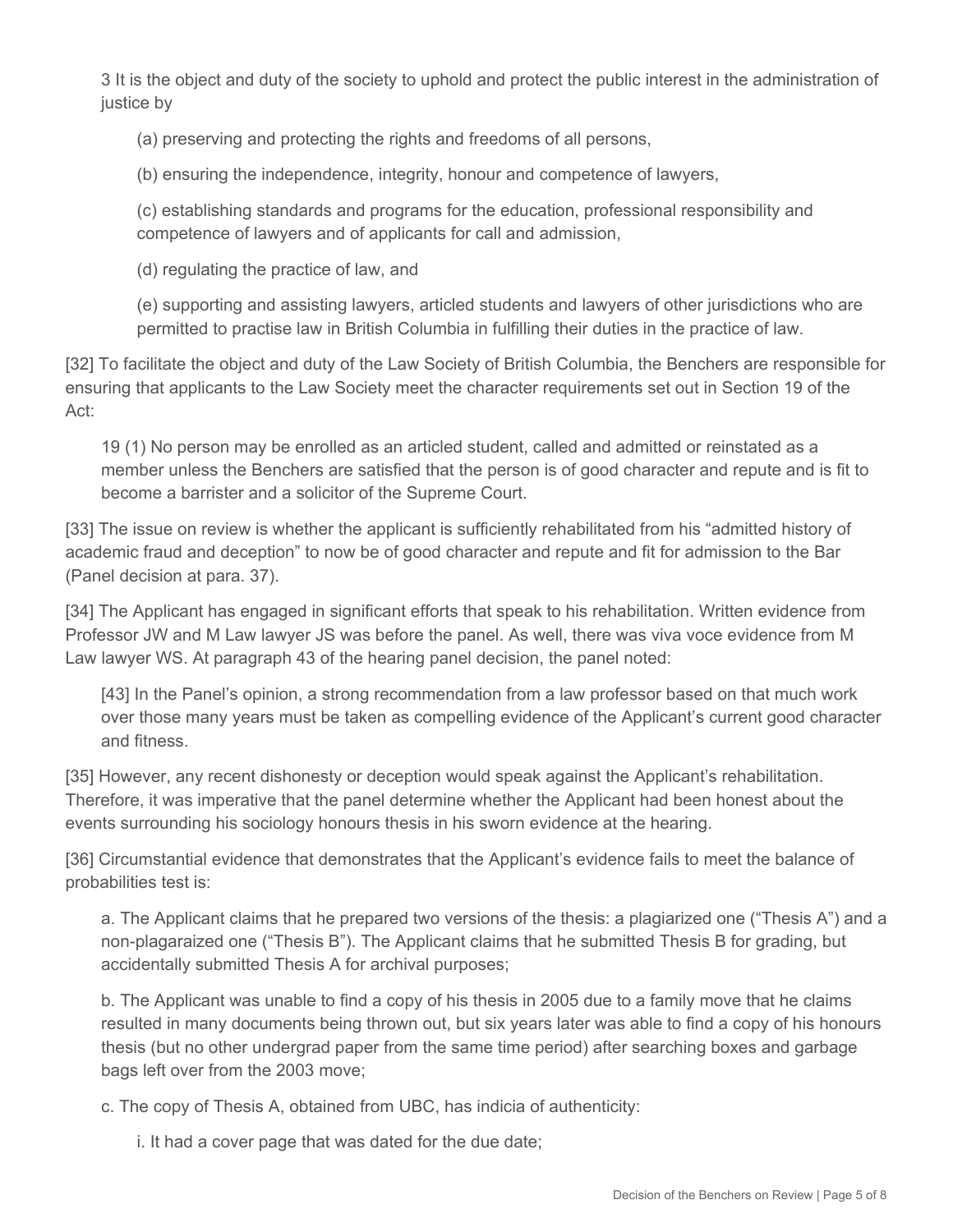ii. This copy of the honours thesis on file in Department of Anthropology and Sociology was considered by UBC to be an accurate copy of the submitted paper;

d. The Applicant's locating Thesis B only occurred after discovering that the Law Society had obtained a copy of the honours thesis;

e. Thesis B contained indicia of being inauthentic:

i. It was 28 pages shorter than Thesis A;

- ii. It had no cover page;
- iii. It had no due date; and
- iv. It contains errors not found in Thesis A;

f. The Applicant claims he prepared Thesis B in Fall 1999; Thesis B contains the phrase "sections". In February 2000 he was told by his professor to change "chapters" to "sections". An inference may be made that Thesis B was written after he received instructions from his professor in February 2000.

[37] The panel majority wrote at para. 37 of their decision:

Despite the majority's serious concerns about the Applicant's evidence on this issue, and on his admitted history of academic fraud and deception, which he says ended in 2002, and despite his admitted deception and lack of forthright disclosure in his declaration in support of his 2004 application for enrolment, there is no evidence before us that is inconsistent with the Applicant's evidence on this thesis issue. There is only suspicion and doubt.

[38] Regrettably, the hearing panel did not make a finding on the credibility of the Applicant. The panel did not state that they believed his evidence or found it credible. In fact, the panel majority refers to "serious concerns about the Applicant's evidence."

[39] The panel also erred in stating that there was no evidence before them inconsistent with the Applicant's evidence. That is not correct. There was important circumstantial evidence before them that needed to be analyzed and considered regarding the credibility of the Applicant's version of events.

[40] Circumstantial evidence may be sufficient grounds for a trier of fact to find that a witness is not credible. In *Statton v. Johnson*, 1999 BCCA 0170 (indexed as *Johnson v. Bugera*) at paras. 33 to 35, Hall, JA for the court held:

[33] This is a case in which I think the comments of O'Halloran J. in the of [sic] cited case of *Faryna v. Chorny* (1951), 4 WWR (NS) 171 at 174 are apposite:

The credibility of interested witnesses, particularly in cases of conflict of evidence, cannot be gauged solely by the test of whether the personal demeanour of the particular witness carried conviction of the truth. The test must reasonably subject his story to an examination of its consistency with the probabilities that surround the currently existing conditions. In short, the real test of the truth of the story of a witness in such a case must be its harmony with the preponderance of the probabilities which a practical and informed person would readily recognize as reasonable in that place and in those conditions. Only thus can a court satisfactorily appraise the testimony of quick-minded, experienced and confident witnesses, and of those shrewd persons adept in the half-lie and of long and successful experience in combining skilful exaggeration with partial suppression of the truth. Again a witness may testify what he sincerely believes to be true, but he may be quite honestly mistaken. For a trial judge to say "I believe him because I judge him to be telling the truth," is to come to a conclusion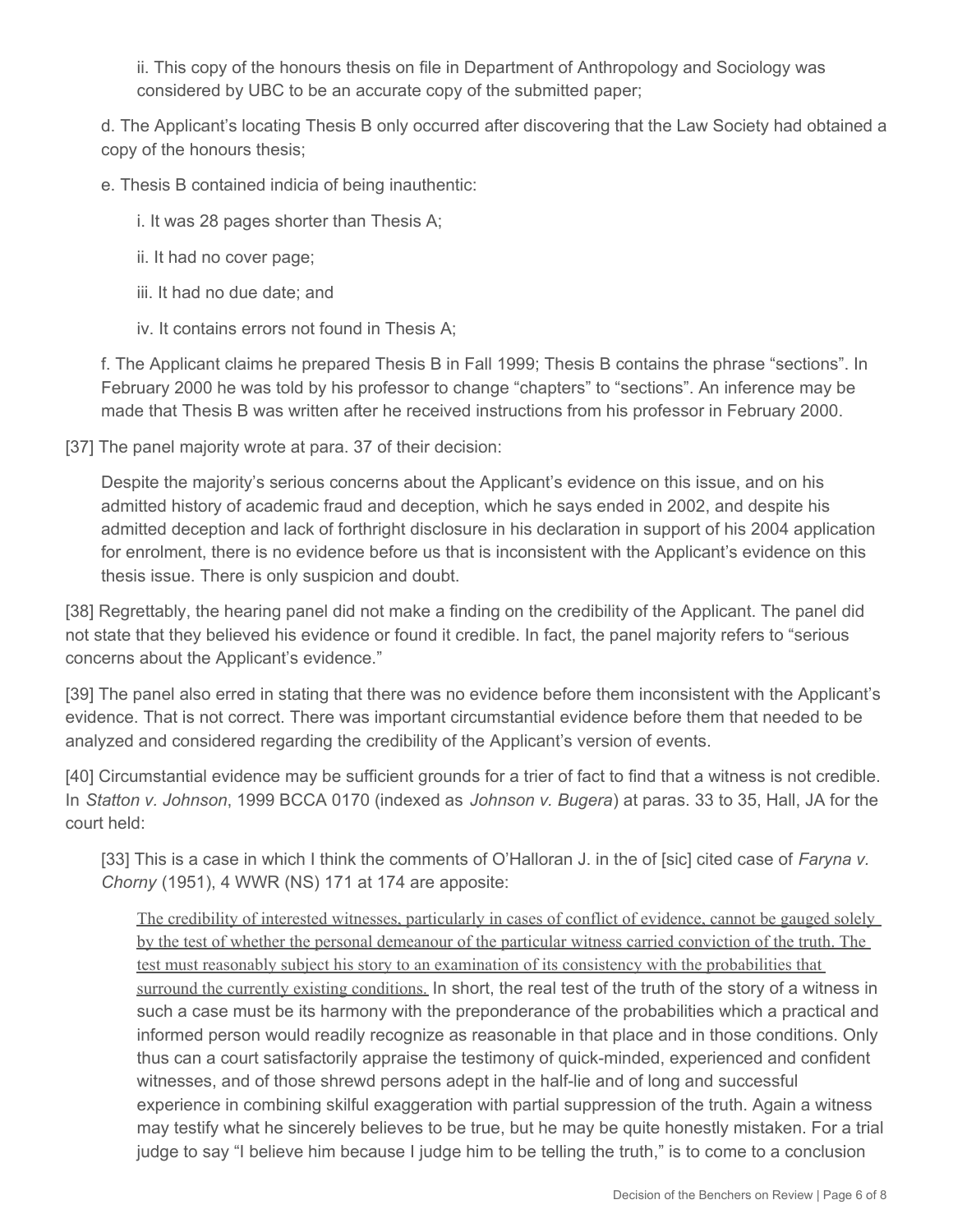on consideration of only half the problem. In truth it may easily be self-direction of a dangerous kind.

The trial judge ought to go further and say that evidence of the witness he believes is in accordance with the preponderance of probabilities in the case and, if his view is to command confidence, also state his reasons for that conclusion. The law does not clothe the trial judge with a divine insight into the hearts and minds of the witnesses. And a court of appeal must be satisfied that the trial judge's finding of credibility is based not on one element only to the exclusion of others, but is based on all the elements by which it can be tested in the particular case.

Mr. Justice Stephen put it another way: He said (General View of the Criminal Law, 1890, p. 191):

"\* \* \* that the utmost results that can in any case be produced by judicial evidence is a very high degree of probability \* \* \*. The highest probability at which a court of justice can, under ordinary circumstances, arrive is the probability that a witness or a set of witnesses tell the truth when they affirm the existence of a fact."

There is high authority to support the foregoing, namely, a case in the House of Lords in 1933 to which Lord Greene, MR referred in *Yuill v. Yuill*, [1945] P 15, 114 LJP 1, and described it as inadequately reported. The case was *Hvalfangerselskapet Polaris v. Unilever Ltd.* (1933), 46 Ll L Rep 29, 39 Com Cas 1. In that case the trial judge had disbelieved material witnesses and found that their evidence was invented on the spur of the moment.

In the Court of Appeal Scrutton, L.J. giving the leading judgment said the trial judge had seen the witnesses and heard the conflicting testimony and because of that it was impossible for the Court of Appeal to interfere with the trial judge's finding on credibility. But the House of Lords did interfere. It said that the strictures cast by the trial judge on the two witnesses were unjustified and that the evidence of these two witnesses ought to have been received. The House, Lord Atkin presiding, came to that conclusion because it was satisfied that the evidence of the witnesses disbelieved by the trial judge was entirely consistent with the probabilities and the business conditions proved to be in existence at the time. (Emphasis [Hall, JA's]).

[34] In a case like this where a great deal of the circumstantial evidence is at odds with Johnson's direct evidence, I believe it was incumbent on the trial judge to take his analysis one step further in the manner suggested in the above passages.

[35] It appears to me that if this further analysis had been taken in this case, it may well have been that the learned trial judge would have reached a different conclusion. It seems to me it could be fairly suggested that the evidence of Johnson concerning who was driving at the relevant time was "out of harmony with the preponderance of the probabilities which a practical and informed person would readily recognize as reasonable" concerning who was the driver of the car just prior to the fatal accident. As I earlier observed, this was not a case of conflicting evidence given under oath by different parties or interests but rather was a case in which substantially the only viva voce evidence concerning the state of events had to be weighed against a body of circumstantial evidence rather at odds with that testimony. Thus, cases that speak of the unique advantage of the trial judge in viewing witnesses have perhaps less applicability in a situation like the instant one.

[41] Even if it can be said that the panel implicitly made a finding of credibility, they do not state their reasons for such a conclusion in accordance with the preponderance of probabilities in the case ( *Statton*  supra).

[42] Failure to make such a finding, especially one so central to deciding the Applicant's good character,